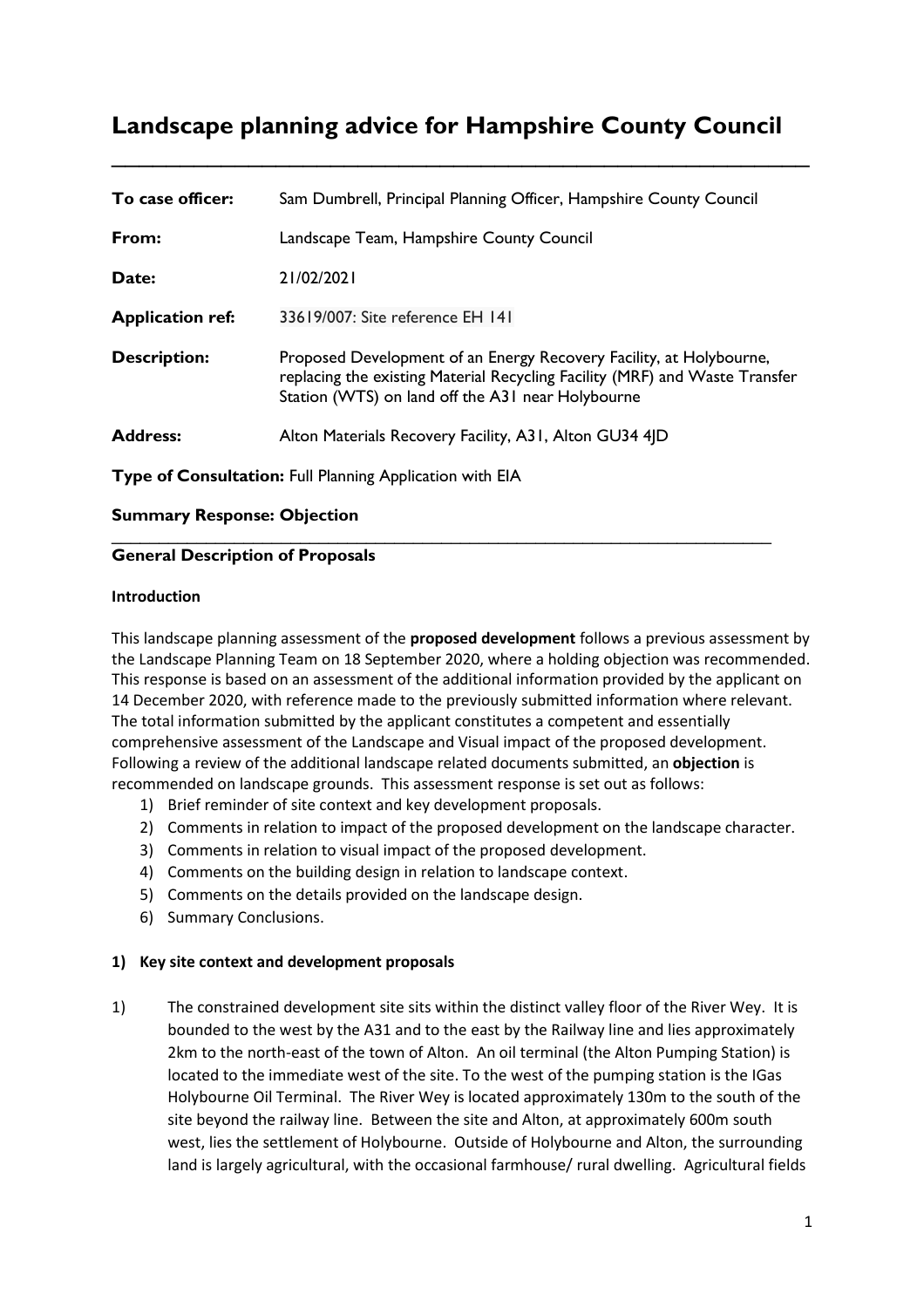lie to the north of the A31, to the east of the site and to the south of the railway line. The landscape of the surrounding area is defined by the valley of the River Wey and the surrounding undulating downland topography. Land cover is a mixture of fields enclosed by hedges and tree belts, and small woodlands. Further hedges and tree belts often run alongside roads and public rights of way, creating a sense of enclosure along these routes and within the wider landscape. The Wey valley itself is a corridor for a series of linear infrastructure: the A31, railway and pipelines. Electricity pylons and overhead lines are also present.

- 2) The boundary of the South Downs National Park lies approximately 1.2km to the south and east of the site.
- 3) The site is designated within the Hampshire Minerals and Waste Plan (Adopted 2013) as a major strategic waste recycling site, reference EH 141 and is currently occupied by the existing Veolia MRF and WTS. The main building on site has a height of approximately 15m above ground level. The site boundary is largely defined by hedgerows and trees. There is an open area of amenity grassland within the site to the east of the main building. This area also includes two small reedbeds in the north west corner of the site, used for the treatment of water arising from the MRF and WTS.
- 4) The proposed development comprises demolition of the existing MRF and WTS; a new building of max roof height 40m; twin emission stacks 80m high; associated ancillary developments including internal access roads, parking, drainage, and lighting; landscape treatments and temporary construction compound. The introduction of the proposed development would result in the removal and replacement of the existing buildings and ancillary structures with the new facility. The extent of hardstanding would increase, with an associated reduction in the extent of the grass areas in the eastern part of the site. Perimeter vegetation would be largely retained, although there would be some localised losses to accommodate the car parking and extended hardstanding along the northern boundary, and the weighbridge close to the western boundary. The new building would include a living wall on the northern and southern elevations and on the eastern elevation and roof of the tipping hall.

#### **2) The Development's impact on Landscape Character**

2.1) It is considered that the additional information (submitted 14 December 2021) demonstrates that the proposals do not exert an adverse impact on the landscape character of the South Downs National Park as a whole, which is the highest national landscape designation, although it does have localised impacts to the northern edge of the Park, as described:

*"The Proposed Development does not lie in an area identified as being visually sensitive in relation to the National Park's setting in the View Characterisation and Analysis (VCA) Study. However, the assessment does acknowledge that the development would affect the Park's setting from some areas to the north of the site, which are identified in the VCA Study. These effects would not be widespread and would be limited to a few short sections of public footpaths and lanes to the north of the A31, where tranquillity is adversely affected by road traffic noise. On this basis it is considered that the Proposed Development conserves the natural beauty, tranquillity, wildlife and cultural heritage of the South Downs National Park and its setting when considered in its entirety."* (page 35, Alton Advanced Energy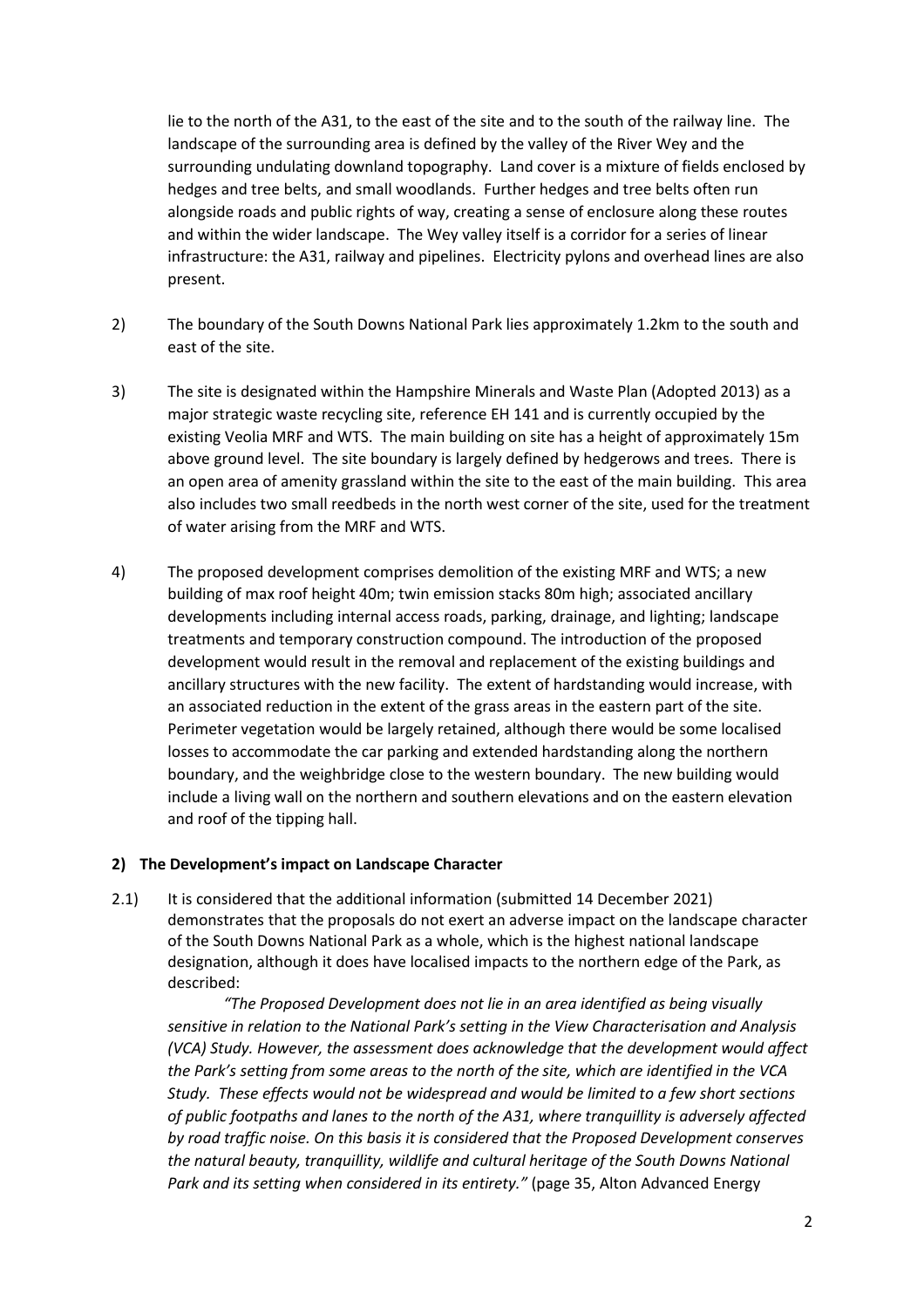Recovery Facility 35 Environmental Statement – LVIA Further Environmental Information December 2020).

- 2.2) It is also agreed that the additional information submitted, demonstrates that the proposed development has a low-negligible impact on the nearest Registered Parks and Gardens.
- 2.3) Whilst the Environmental Statement submitted April 2020, states that the proposed development is *"not located in a protected landscape nor does the immediate landscape context have any attributes that indicate that it is in any way unique, special or notably distinct from the wider landscape of the District, or of north Hampshire in general,"* (page 19 Alton Advanced Energy Recovery Facility Environmental Statement – Volume 1 April 2020), descriptions in the Hampshire Integrated Landscape Character Assessment (ILCA), and East Hampshire Local Landscape Character Assessments (LLCA), demonstrate that this valley landscape does have a quality of its own, which is small scale and intricate along the immediate riverside landscape and then spreads out into more open downland to the north. It is considered an attractive landscape and is well used for walking and recreation, as is evident from numerous PRoW. It is agreed that this 'local' landscape context identified by the Environmental Statement and described in Volume 3, Appendix 5.5. Effects on Landscape Character, as: HILCA Area 3f: Wey Valley<sup>1</sup> and key area over which the development has an impact, has a **medium landscape value** and **medium susceptibility to change,** giving it a **medium sensitivity to change**. But the magnitude of change proposed by this development is **large** and the impact on this landscape is **significant** and **adverse**. This means that whilst the immediate landscape within which the site sits, may be able to accommodate some change (typically smaller scale development or development that can be screened by vegetation) without losing its inherent qualities, this development exerts an unacceptable amount of localised significant adverse change on the landscape of the River Wey and its valley sides.
- 2.4) The ES Volume 1 Chapter 5: Landscape and Visual Effects, identifies relevant key features of the broad valley landscape of Hampshire ILCA 3f River Wey as smooth undulating valley sides through which the River Wey flows, a key description being: *"… Views from the valley floor are affected by the extent of vegetation but where there are views they extend to the valleys sides which provide a backdrop and strong landscape context. From the valleys sides there are more open views across the valley floor and up and down the valley but in all cases the sense of place of this landscape is determined by the valley form."* (page 11, HILCA 3f River Wey)
- 2.5) The HILCA 3f River Wey identifies that a key sensitivity for this site is: *"Potential of the vulnerability of open uninterrupted skylines to tall vertical structures which break the flow of the landscape and undermine the scale of the valley"* (page 11 HILCA 3f River Wey). The proposed development will, from some viewpoints, break the skyline.
- 2.6) The **East Hampshire District Landscape Character Area 4b: Northern Wey Valley** states that: *"The overall management objective should be to conserve the tranquil, natural character of the Northern Wey Valley, and the individual identity of the small villages set on the gravel*

<sup>1</sup> ES Volume 3 Appendix 5.5: Effects on Landscape Character (including parts of East Hampshire District Landscape Character Areas 3di Lasham Enclosed Downland Mosaic; 3dii Lasham Open Downland Mosaic; 4b Northern Wey Valley; and 6c Worldham Greensand

Terrace)https://planning.hants.gov.uk/DisplayImage.aspx?doc=cmVjb3JkX251bWJlcj0yMTE5NypmaWxlbmFtZT1cXGRlZlxkbGdzX2F0dGFj aG1lbnRzXFBMQU5OSU5HXDMzNjE5LTAwN1xFUyBWb2wgMyBBcHBlbmRpeCA1LjUgRWZmZWN0cyBvbiBMYW5kc2NhcGUgQ2hhcmFjdGV yLnBkZippbWFnZV9udW1iZXI9MTQzLjAwMDAqaW1hZ2VfdHlwZT1wbGFubmluZypsYXN0X21vZGlmaWVkX2Zyb21fZGlzaz0wMS8wMS8wM DAxIDAwOjAwOjAwKnBsYW5faWQ9ODQ4NzUuMDAwMA==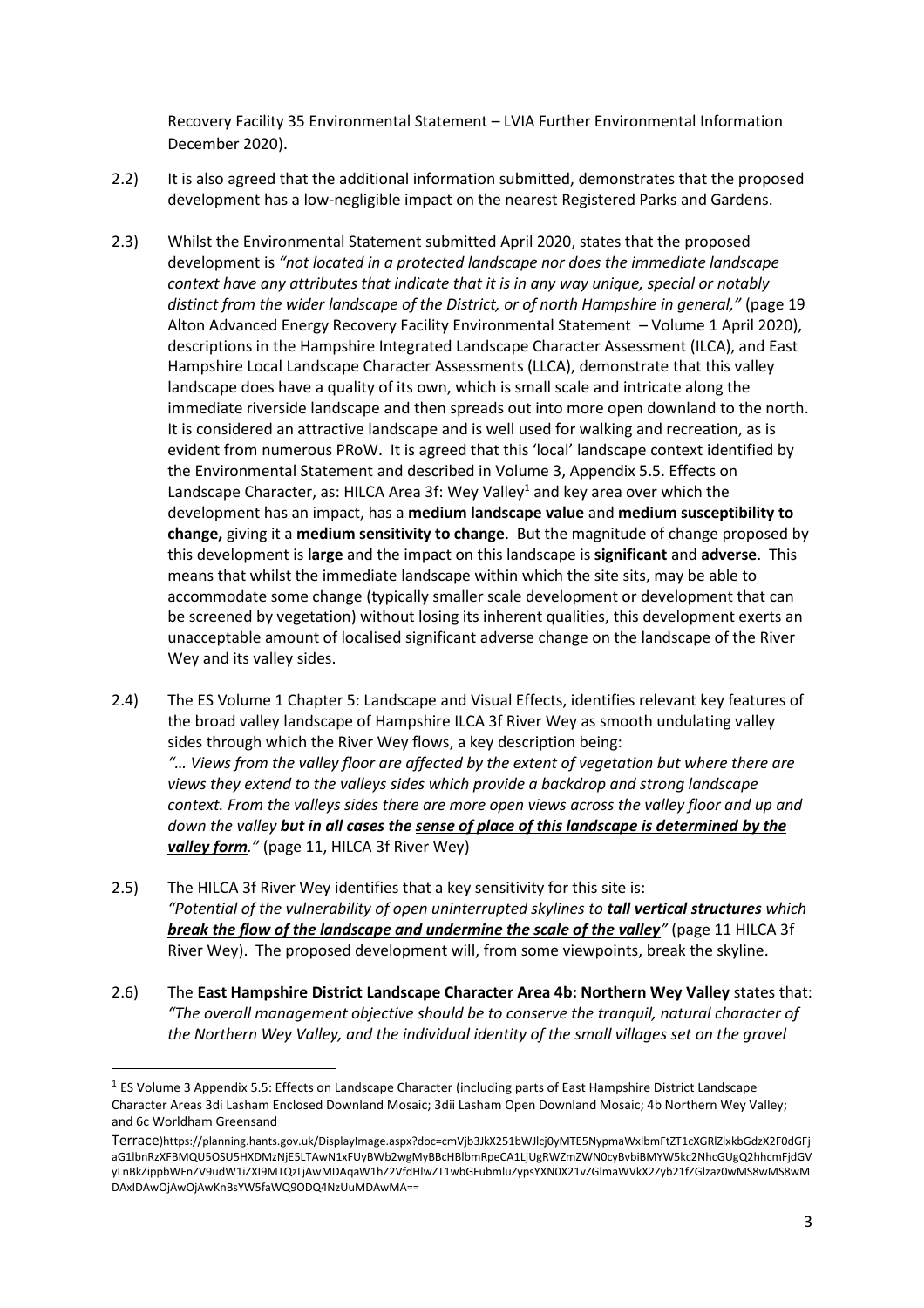*terrace above the floodplain. The valley should provide an open rural landscape between the towns of Alton and Farnham. The character of the enclosing valley sides, particularly the downland to the north of the Wey, which form the backdrop to the valley, should also be conserved". (page 109, East Hants Local Landscape Character Assessment)*

2.7) The inherent character of this valley is vulnerable to the introduction of tall structures. A 40m high building and twin 80m high stacks are tall structures. This proposed development undermines the scale of the valley landscape. This assessment agrees with the ES Volume 1 Chapter 5, page 5-29, which concludes that *"***significant effects on character would occur***, and these localised to within approx. 1 to 1.5km of the proposed development".* Note: North edge of the South Downs National Park (described in paragraph 2.1 above) at approximately 1.2km from the site, as lies within this radius.

## **3) The Development's Visual Impact**

- 3.1) Of the twenty-one viewpoints identified as part of the initial visual impact assessment:
	- most of the viewpoint receptors were identified as having **high sensitivity** to change
	- many were representative views of longer stretches of PRoW experiences *and*
	- **thirteen** were identified as having an **adverse effect** on the receptor and within that:
		- o **seven** were identified with a **medium or large** magnitude and are **significant**
		- o **five** were either in the South Downs National Park or on the boundary of the Park (VPs 1, 2 within the Park, VP6, 9 and 10 on the boundary)
	- the remaining viewpoints were **neutral**, none were beneficial, and all would be permanent.
- 3.2) The additional viewpoint assessments described in the submission made 14 December, help to fill important gaps in information and reconfirm the original findings. Of the eight additional viewpoints (SDNP 1, 2a, 2b-7) taken in the National Park, approximately five demonstrate views where the stacks can be seen, but they are at a significant distance, and take up a very minor proportion of the view. This clarifies, along with Chapter 2 of the ES Volume 5, 10.1 Landscape and Visual Effects and the series of typical views in Appendices A1-A9 (covering Alice Holt to Upper Farringdon and Four Marks<sup>2</sup>) that the most significant and adverse impacts on views from the SDNP had for the most part already been found in the earlier assessment. But still some further significant visual effects would occur in the following areas within the SDNP: isolated locations along PROW Binsted:21 south of VP10, at field gates and through gaps in the high hedgerow that runs along the SDNP boundary; the western edge of Wyck; isolated locations along Wyck Lane between East Worldham and Wyck when views are not screened by roadside hedgerows and or banks; Binsted Road from Malms House to West Court; short sections of Isington Road along the park boundary; an isolated location east of South Hay House due to the framed nature of the view.
- 3.3) The additional detailed DSM ZTVs help to confirm that the visual impact of the development on Registered Parks and Gardens in the surrounding East Hampshire landscape, is low.
- 3.4) Two additional viewpoints were added (sited within the HILCA 3f: River Wey): VP25 Stowcroft Lane (approximately 1-2km directly North of the site) and VP26 Neatham Down
- $\overline{2}$

https://planning.hants.gov.uk/DisplayImage.aspx?doc=cmVjb3JkX251bWJlcj0yMTE5NypmaWxlbmFtZT1cXGRlZlxkbGdzX2F0dGFjaG1lbnRz XFBMQU5OSU5HXDMzNjE5LTAwN1xBbWVuZG1lbnRzIFJlZyAyNVxBcHBlbmRpeCAxMC4xIC0gQWRkaXRpb25hbCBMYW5kc2NhcGUgJiBWa XN1YWwgSW5mbyBSZXBvcnQgVjMgKDEpLnBkZippbWFnZV9udW1iZXI9MTc2LjAwMDAqaW1hZ2VfdHlwZT1wbGFubmluZypsYXN0X21vZGl maWVkX2Zyb21fZGlzaz0wMS8wMS8wMDAxIDAwOjAwOjAwKnBsYW5faWQ9OTMzNDQuMDAwMA==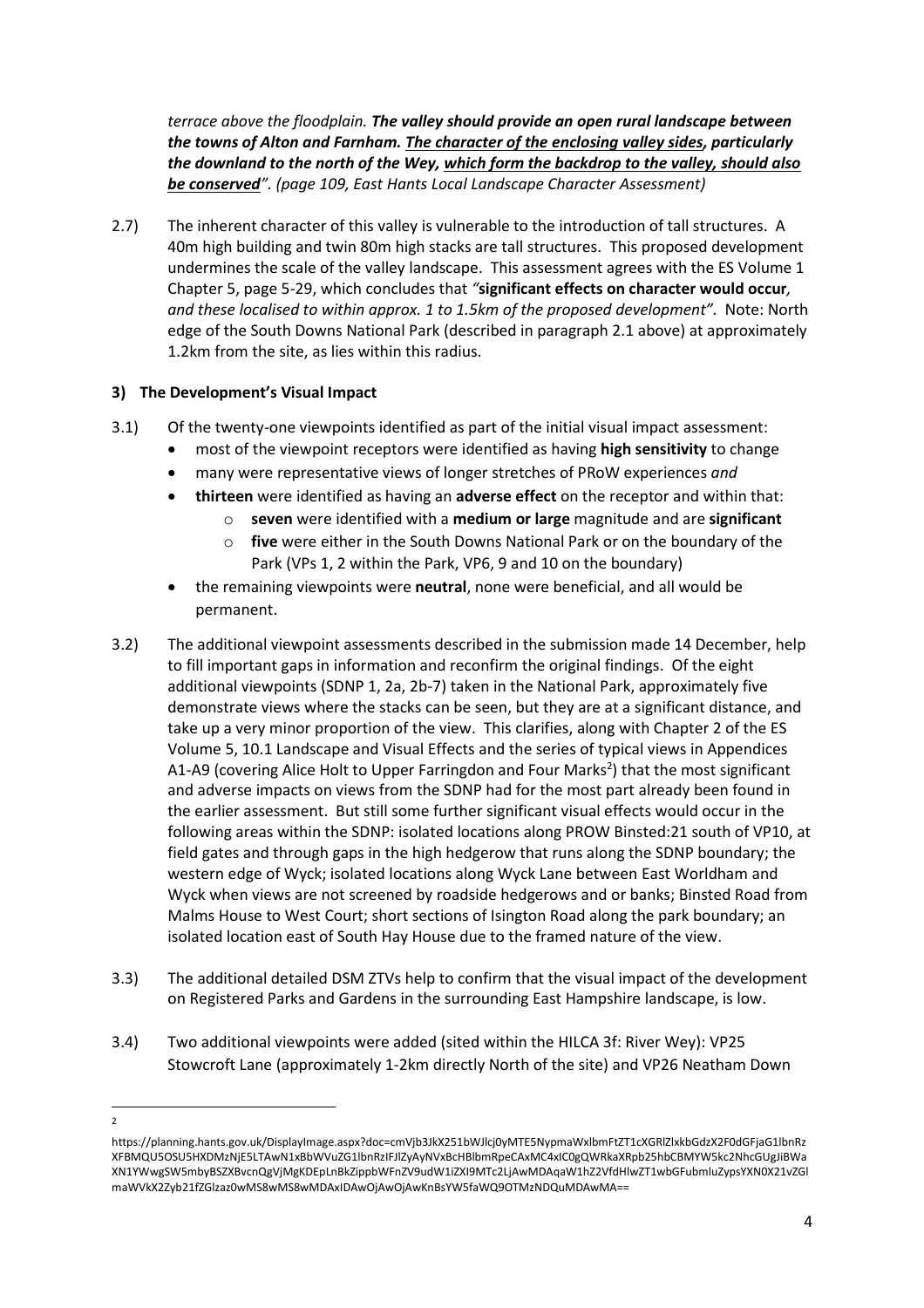(between 2-3km South West of the site) and these reconfirm that 'local' views tend to be significant and adverse, and are all around the site (North, South, East and West). This brings the total of viewpoints with medium or large magnitude and adverse views to **nine**.

- 3.5) A range of views showing the emissions from the stacks were developed, and these demonstrate that emissions will be seen against the sky, and it is considered that these emissions will draw a viewer's eye to the proposed development and therefore increase perception of the proposed development and its adverse visual impact.
- 3.6) Nine wintertime viewpoints were undertaken. For the longer distance views there were no changes to the visibility of the proposed development, but the two close-range viewpoints: VP8 Hangars Way, East Worldham and VP13 St. Swithun's Way, near Bonhams Farm, demonstrated that the stacks will be more easily seen in winter, with VP13 near Bonhams Farm being an appreciable change. A further small but appreciable negative impact.
- 3.7) The additional information does much to confirm that most of the significant adverse impacts were identified during the first Landscape Visual Impact Assessment and reinforces where the most severe impacts are experienced. There is a disproportionately large number of key viewpoints on which the proposed development will have an adverse and significant impact, and five of those views are from within and on the edge of the National Park. Due to its size not only will the proposed development be seen from many viewpoints, but its scale makes it **very dominant** within those views, which is a significant detraction for the landscape, that is: the viewers eye will always be drawn to the building to the detriment of viewing the wider valley landscape and enclosing valley sides. From many viewpoints the main proposed building, because of its scale, obscures the valley backdrop. In a landscape setting that has a significant and well-connected PRoW network, this impact will be felt strongly by users of the PRoW.
- 3.8) Information on the proposed impact of night-time lighting is described in the ES Volume 3 Appendix 4.2 Lighting Assessment and it appears that the proposed development is compliant with the Institute of Lighting Professionals, 2011 Guidance Notes for the Reduction of Obtrusive Light for National Park receptors. Specifically, the level of 'sky-glow' is compliant with the criterion as set out for ILP Environmental Zone E1, to protect 'dark night skies'. From the images shown in the Lighting Assessment it appears that all lighting is directed downwards from approximately the lower third of the building and illuminates hard standing areas. The ES Volume 5 10.1 page 17 states that "*lighting of the Proposed Development would be less intensive than for the existing MRF, due to the use of more modern and better designed lighting, infrared CCTV cameras and night-mode operation. As such there would be visual benefits at all viewpoints within the SDNP at night as, existing lighting levels at the site would be reduced as a result of the Proposed Development*".
- 3.9) It would have been valuable for the comprehensiveness of the Landscape and Visual Impact assessment, if some night-time lighting visualisations had been carried out, as were carried out for the stack emissions plumes. The supporting documentation submitted 14 December, claims that there will be no night-time lighting of the stacks and that lighting will be kept to a minimum and this is considered acceptable in principal but note that over time site lighting could be subject to change, and further evidence of impact on the landscape would be required. It is also considered that night-time visualisations would be highly unlikely to alter the landscape objection, i.e. additional information on lighting would not result in a change of recommendation to that of approval.
- **4) Comments on the Building Design in its Landscape Context**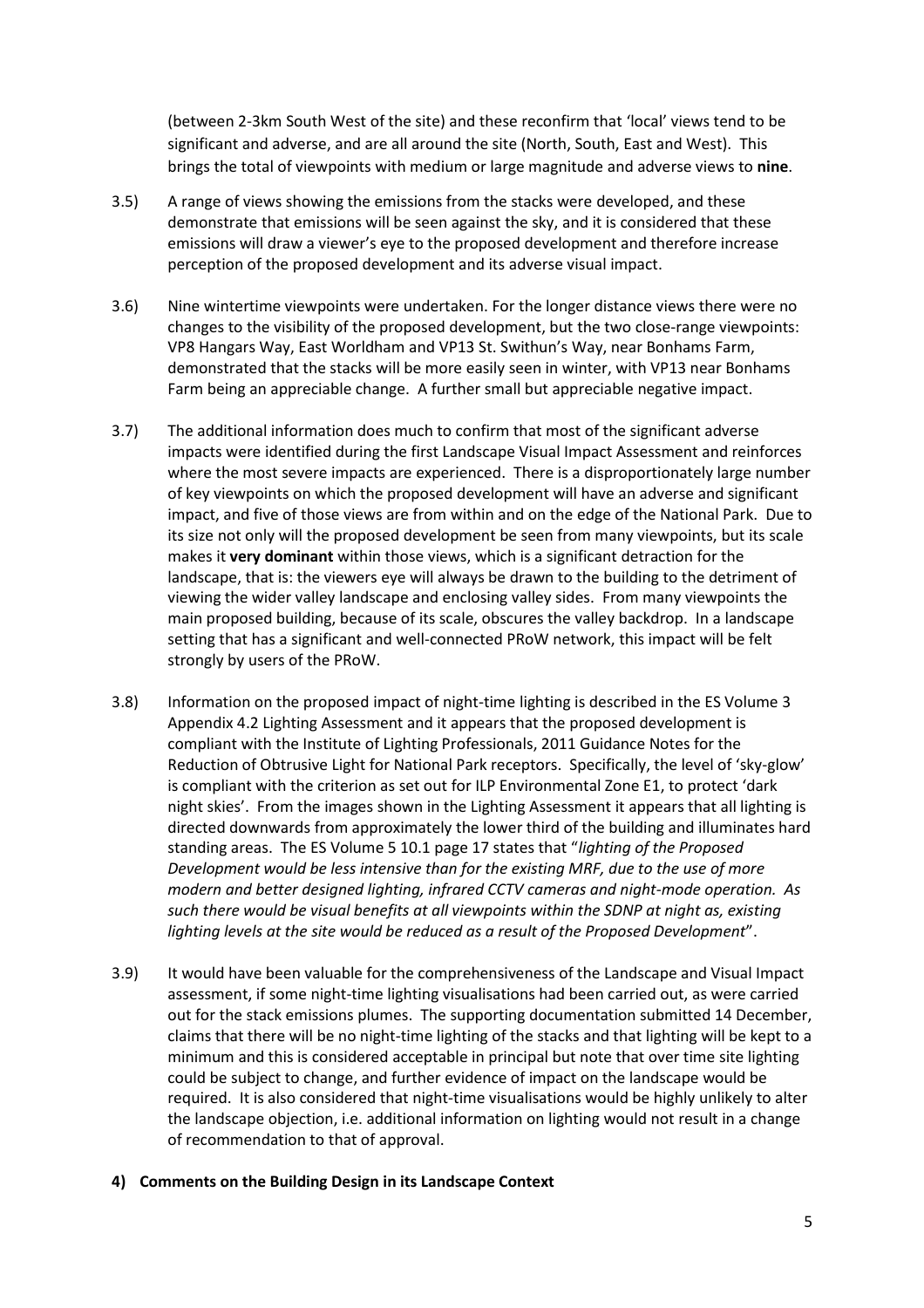- 4.1) The application accepts that the scale of the building makes it difficult to conceal within this landscape and much work has been undertaken to attempt to integrate the proposed development into its surroundings, through the design of the main building structure. It is clear from the Design Evolution Documents 1 and 2, that great amount of consideration has been put towards visually reducing the impact of the building bulk (height, width, and length) by breaking up rooflines and adding texture and pattern to the facades so that they are varied, and by providing green walls on the facades that are predominantly below the skyline and white/grey for facades that will be viewed predominantly above the skyline. It is an interesting, innovative, and striking building. That the green walls could display seasonal changes in colour could also be useful in helping the building integrate with the landscape at different times of the year. The applicant demonstrates experience of managing green walls of this scale, through the example of Veolia Leeds RERF (literature provided with 14 December additional information), although the sustainability of high volumes of water for irrigation required during dry weather is questioned, and the exact specification for plant species for this site is still to be determined. An estimated 9360 litres of water per day in High Summer to irrigate the walls, is the equivalent of 21 times a four-person household consumption (when a typical four-person household consumption is 438 litres per day  $3$ ).
- 4.2) To manage the bulk of the building, the design proposals have needed to borrow features of landscape character areas found in the adjacent landscape character area of the East Hampshire Hangers and landscapes further east in the South Downs, rather than the specific landscape valley character within which the site actually sits. White/grey cliffs, chalk escarpments and strongly undulating hills, are not features of this river valley landscape, and to that end the building does not sit within the landscape as though it 'belongs' here. It represents a different landscape and as such is an incongruous form of development. This landscape assessment considers that the main building (housing the boiler house, turbine hall and tipping hall) of the proposed development, at approximately 40m height by 165m length and 75m width, is too bulky and too visually dominant to be able to successfully integrate within this rural and low-lying river valley setting and therefore has an adverse effect on the surrounding landscape, both in terms of impact on landscape character and impact on views. The 80m stacks are also significant features that break the flow of this gentle valley landscape. The comments from our previous response still stand "*it is considered that these changes [since initial scoping] are unable to overcome the fact that the layout, form and appearance of the development proposals as currently proposed are not appropriate to the scale and landscape setting of the site."*

## **5) Comments on the Landscape Layout and Planting Design**

5.1) The landscape proposals include retention of the existing tree cover around the perimeter of the site, planting of new native trees and hedges, new species-rich grassland, and new wet grassland and marginal planting within the proposed drainage pond. Existing tree cover within the site could not be replaced on a like for like basis, due to the reduced areas available. In addition, new planting would take time to provide the same level of screening as the trees removed. Due to the constrained nature of the site, the size of the building works, and the proximity to the railway line on the Eastern boundary, planting options are limited. The building and hard surfacing proposed have increased their footprint making it difficult to achieve much in the way of additional screen planting or planting to soften the impact of the building. Offsite mitigation planting, to reduce the impact of the development proposals from key views is not proposed. The applicant has no control of the future maintenance and management of the screen planting along the boundary of the A31, as it is

<sup>3</sup> Southern Water, Water Usage Guide: https://www.southernwater.co.uk/account/water-usage-guide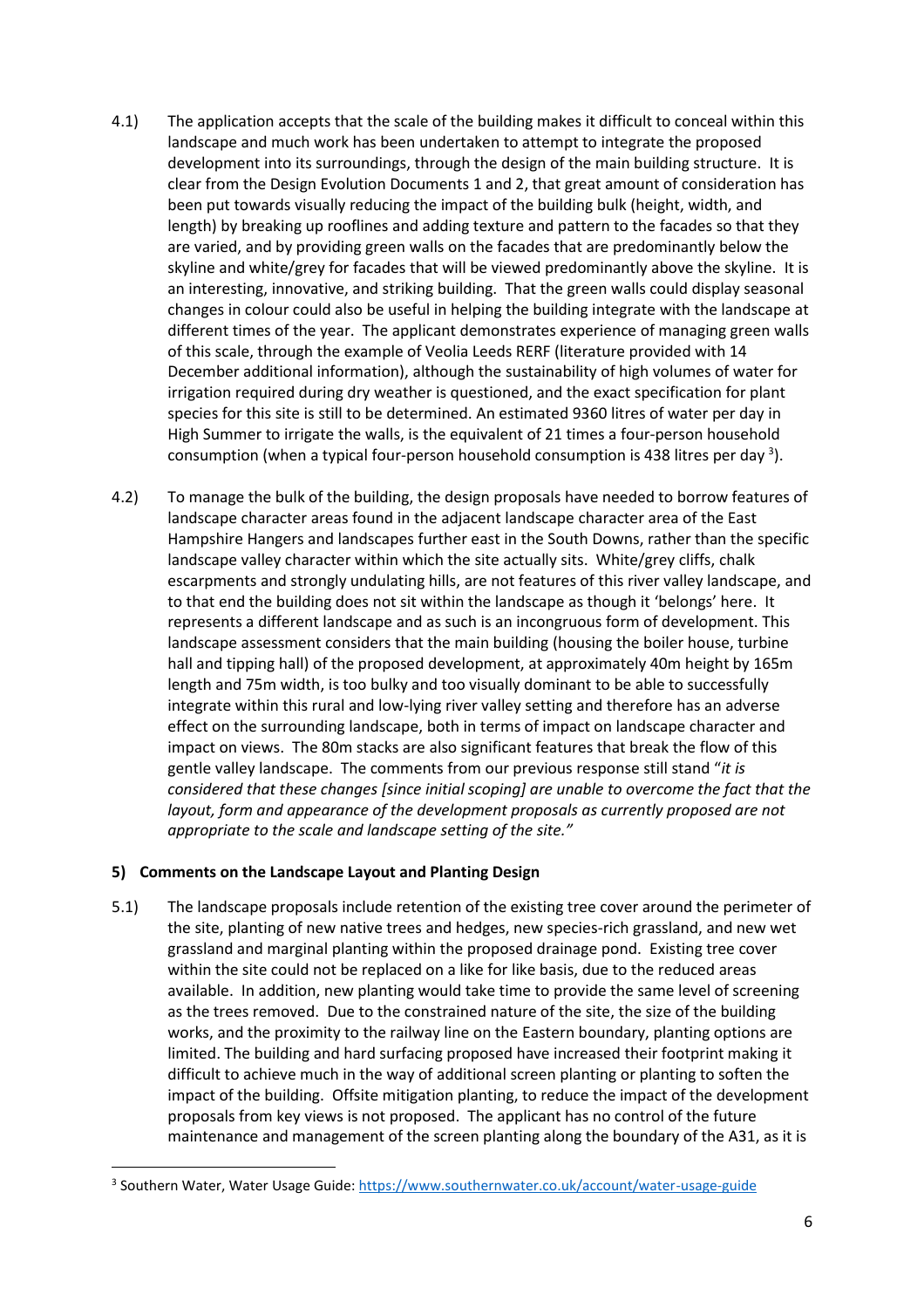within the ownership of others.

- 5.2) The landscape planting choices for the native structure planting are acceptable in principal but due to the countryside setting, we would recommend that native planting is used throughout, and therefore the proposals for ornamental low maintenance ground cover planting around the car park edges should be revised and substituted for a native woodland/hedgerow edge species planting mix.
- 5.3) As described in the previous response, should the Local Planning Authority be minded to approve the application, full details of the landscape proposals, with a twenty five-year management and establishment plan including management and maintenance of the green walls, should be made a condition of approval.
- 5.4) Additional information provided on 14 December 2020 on the proposed route of the Grid Connection (Figure 8) shows a simple and direct connection in verges alongside the A31 and PRoW to Mill Lane Sub-station. This for the most part appears to provide for minimum disturbance, although attention should be paid to avoid damage to the roots of trees and hedgerow species, and details of construction methods and tree root protection would be required as a condition of approval.

## **6) Summary Conclusions**

- 6.1) It is considered that the submission of additional information on 14 December 2020, along with the original submission provides an essentially comprehensive, clear, and generally accurate picture of the landscape and visual impact of the proposed development. The only additional elements that may have been useful to aid comprehensiveness of the assessment would have been night-time lighting visualisations, although these are highly unlikely to have altered the objection recommendation.
- 6.2) It has been valuable to have the additional information, as this has clarified that for the most part the significant and adverse impacts had been identified as part of the earlier submission. Several further significant impacts have been identified, and it has reconfirmed the impact on the landscape character of the River Wey (within a radius of approximately 1- 1.5km from the site) is significant and adverse, and the impact on a significant number of 'local' views within an approximate radius of 3.5km of the proposed development are predominantly significant and adverse. There are some impacts on the northern edge of the South Downs National Park, and whilst these are important, they are not the prime reason for recommending an objection.
- 6.3) In accordance with NPPF Rev 2018, Paragraph 127: Planning policies and decisions should ensure that developments: "*….are sympathetic to local character and history, including the surrounding built environment and landscape setting, while not preventing or discouraging appropriate innovation or change (such as increased densities);…" (NPPF Rev2018, Para 127).* It is considered that the proposed development as currently described is not sufficiently sympathetic to the surrounding landscape setting of the HILCA 3f: River Wey and its valley sides and the proposed development is therefore contrary to Paragraph 127 of the NPPF Rev2018.
- 6.5) Policy 13 in the Hampshire Minerals and Waste Plan (Adopted 2013) requires the design of minerals and waste development to be of an appropriate scale and